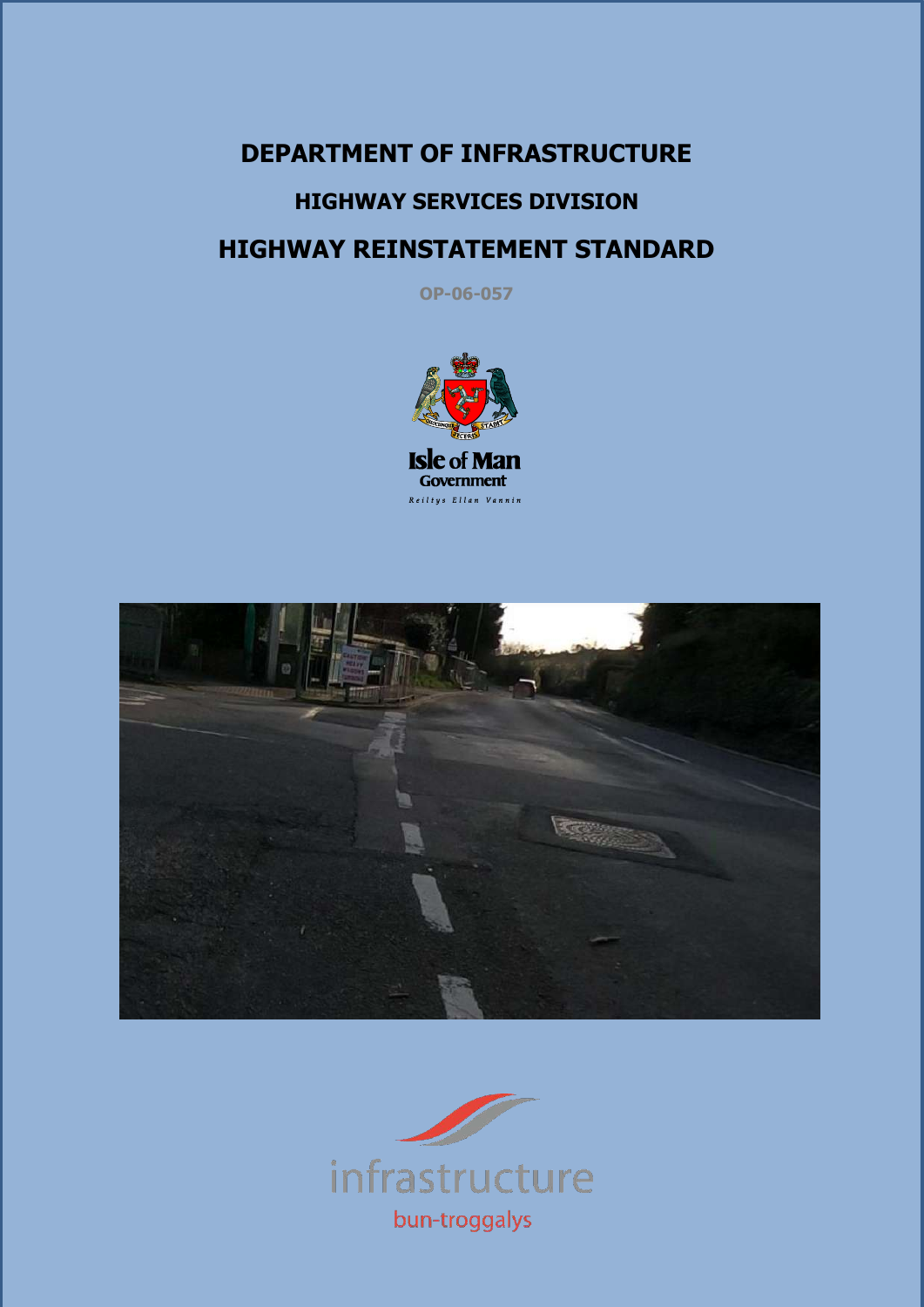# **Contents**

| <b>Issue/Rev</b><br>Nr | <b>Date</b> | <b>Approved by</b> | <b>Description</b> |
|------------------------|-------------|--------------------|--------------------|
| 1.0                    | Jul 21      | JR                 | First issue        |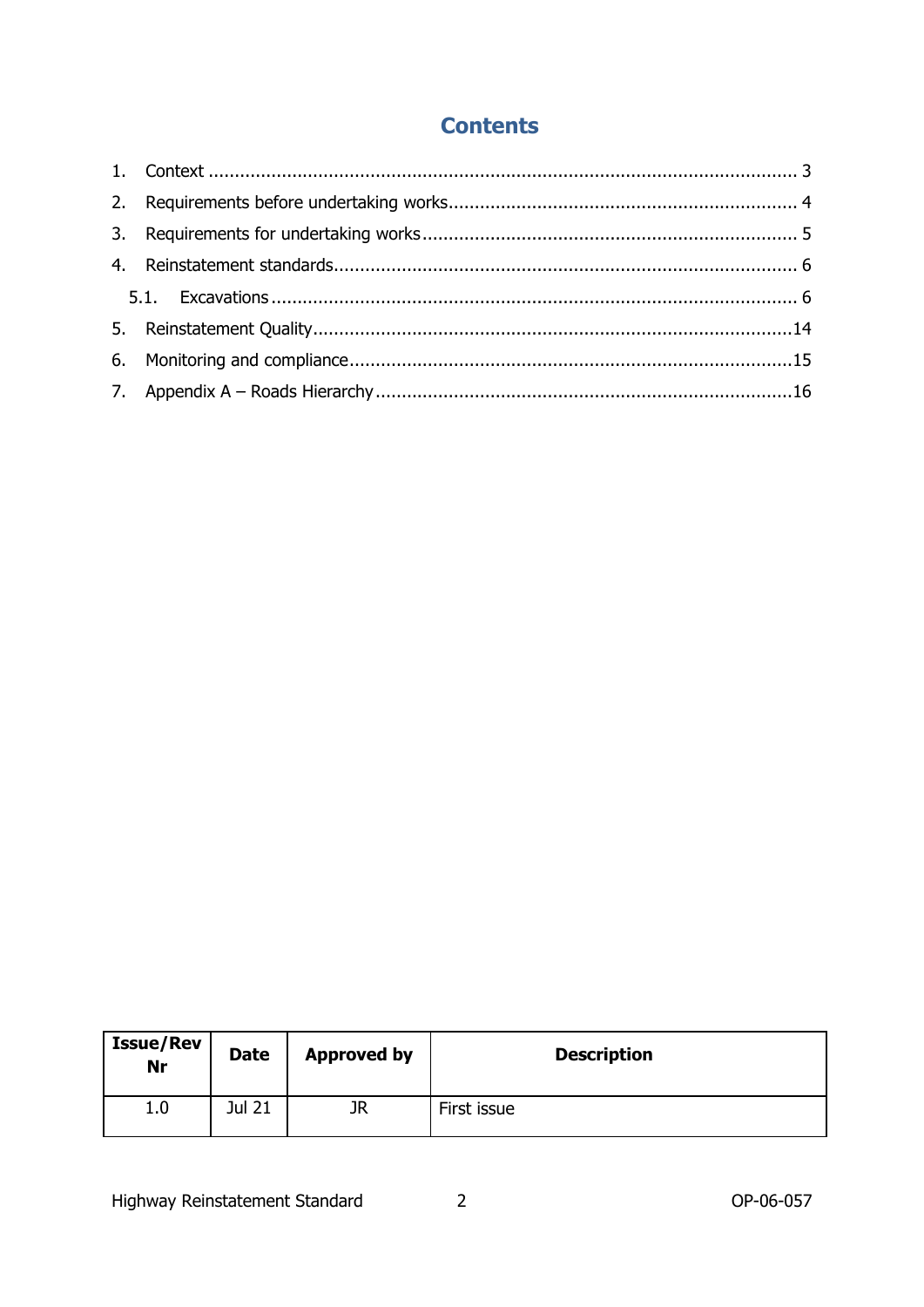### <span id="page-2-0"></span>**1. Context**

Highway Services within the Department of Infrastructure is the highway authority for the Isle of Man, and is tasked with maintaining and controlling works within the highways to ensure the assets remain in an acceptable condition.

This document has been produced to assist those working in the highway, and applies to all works carried out within the highway.

Quality of reinstatements can have a large impact on the condition of roads, and the requirements set out in this document are designed to balance the whole life costs of maintaining the network with the cost of undertaking reinstatements and other works in the highway.

Highway Services acknowledges the need for utility companies and third parties to undertake works in the highway to access apparatus buried within and beneath the highways and to improve their networks.

This document covers reinstatements around openings; for new works or other modifications these are covered separately. This document does not apply to unsurfaced roads or footpaths, where works are required within these please consult with Highway Services.

The key objectives of this document are:

- a. Achieving a high quality of reinstatements that minimises the reduction in lifespan of carriageways and footways following works, by following best practice
- b. Setting clear quality standards that can be met, to reduce the amount of re-work and disruption for the travelling public
- c. Balancing the above against the needs of utilities and other parties to undertake works in the carriageway and achieve value for money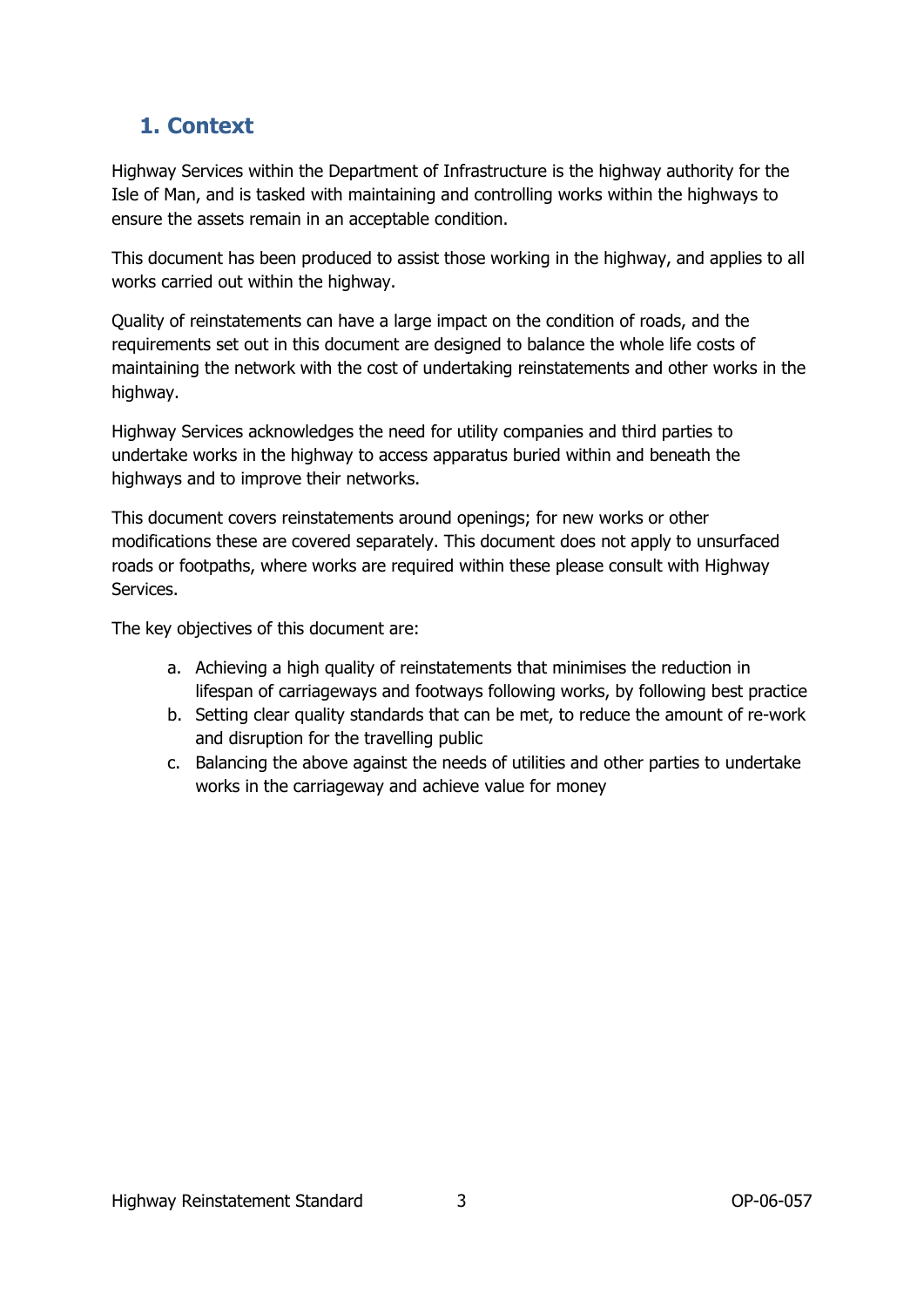### <span id="page-3-0"></span>**2. Requirements before undertaking works**

To undertake works within the highway a body must have appropriate permission from the highway authority. There are several routes for this depending on who is undertaking the work:

|                                                | <u>Permission /</u><br><b>Notification</b>                | <b>Notice Period</b>                                                                                                             | <b>Comments</b>                                                                                                                                                           |
|------------------------------------------------|-----------------------------------------------------------|----------------------------------------------------------------------------------------------------------------------------------|---------------------------------------------------------------------------------------------------------------------------------------------------------------------------|
| Works on behalf of a<br>statutory undertaker   | Road opening notice<br>(under s56 of the<br>Highways Act) | Minimum of 7<br>working days                                                                                                     | Road opening<br>notice shall be<br>submitted by the<br>statutory<br>undertaker (and<br>not their<br>contractor)<br>Suitably qualified<br>contractors must<br>be appointed |
| Works undertaken on<br>behalf of a third party | Road opening notice<br>(under s75 of the<br>Highways Act) | Minimum of 7<br>working days,<br>however license is<br>required and<br>adequate<br>consultation should<br>be given in<br>advance | Suitably qualified<br>contractors must<br>be appointed                                                                                                                    |
| Works undertaken by<br><b>Highway Services</b> | Forward programmes<br>provided to highway<br>inspectors   |                                                                                                                                  | Suitably qualified<br>persons should<br>undertake works                                                                                                                   |

Where temporary traffic orders are required (e.g. closures, suspensions), an appropriate application must be made with a minimum of 28 days notice. These will be added to Road Watch which will inform the general public of upcoming roadworks. Where temporary traffic lights are to be used, consent should be sought from the highway inspector and Highway Services Control (850000) advised of when they will be placed on the network.

This document covers reinstatements from works within the highway. Where permanent changes to the highway are proposed, please consult Manual for Manx Roads.

Utility providers should attend the Joint Utilities Group and share information on their forward plans. This enables other utility providers to coordinate works.

Major disruption and/or closures from planned works require consultation with relevant stakeholders (e.g. local residents, businesses, Local Authorities). Highway Services will require proof of consultation and discussions as part of the application process.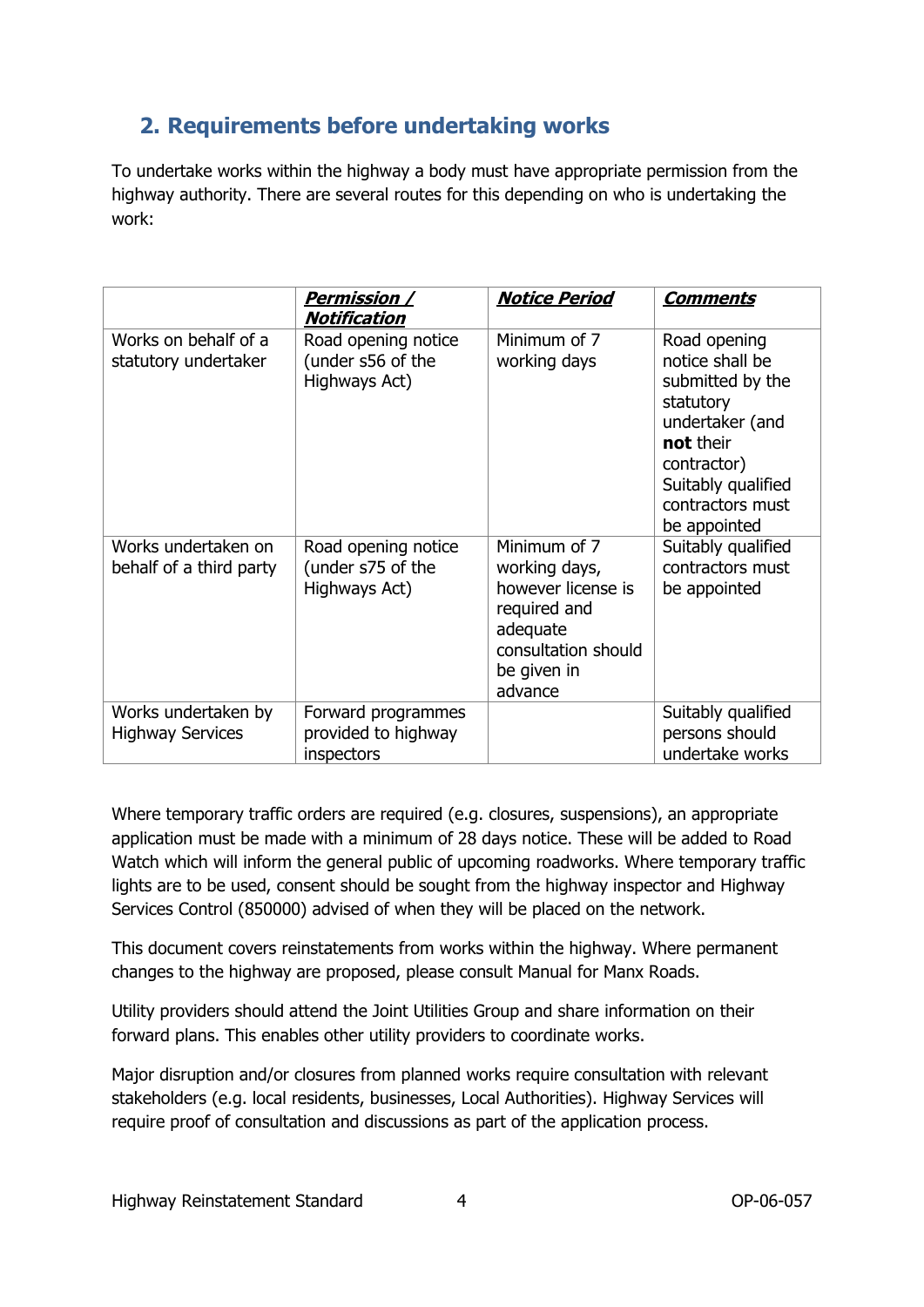# <span id="page-4-0"></span>**3. Requirements for undertaking works**

The UK Code of Practice "Safety at Street Works and Road Works" (the red book) provides useful guidance for carrying out street works safely. Operatives should be suitably trained in roadworks, and Highway Services will require a minimum standard of training in street works before operatives can work on the highway (from  $1<sup>st</sup>$  April 2022).

Appropriate considerations must be given to traffic management. Suitably trained and competent persons shall be used for design and installation of traffic management, which should comply with Chapter 8 of the Traffic Signs Manual.

The location of other services shall be identified before commencing works, using **DialB4UDig** and appropriate site measures. Where services are exposed during works they must be adequately protected and supported.



Highway Services Control (on 850000) should be informed of the intended start date and duration of works, and updated where this changes. Road opening notices and temporary traffic orders (where required) must be in place prior to the start of any works, and for emergency works in place within 24 hours. A notice board displaying the applicant and contractors name, address and contact details including out of hours contacts must be displayed on the site.

Operatives shall keep on site at all times:

- A copy of the road opening notice
- Proof of competence
- Work package plans, including risk assessments, method statements and any existing services information

Trees must be appropriately protected during works. Where works are in proximity to trees, specialist advice should be sought from DEFA or a qualified arborist. The National Joint Utilities Group publication NJUG 10 - "Guidelines for the Planning, Installation and Maintenance of Undertaker Services in Proximity to Trees" has further guidance for working near trees.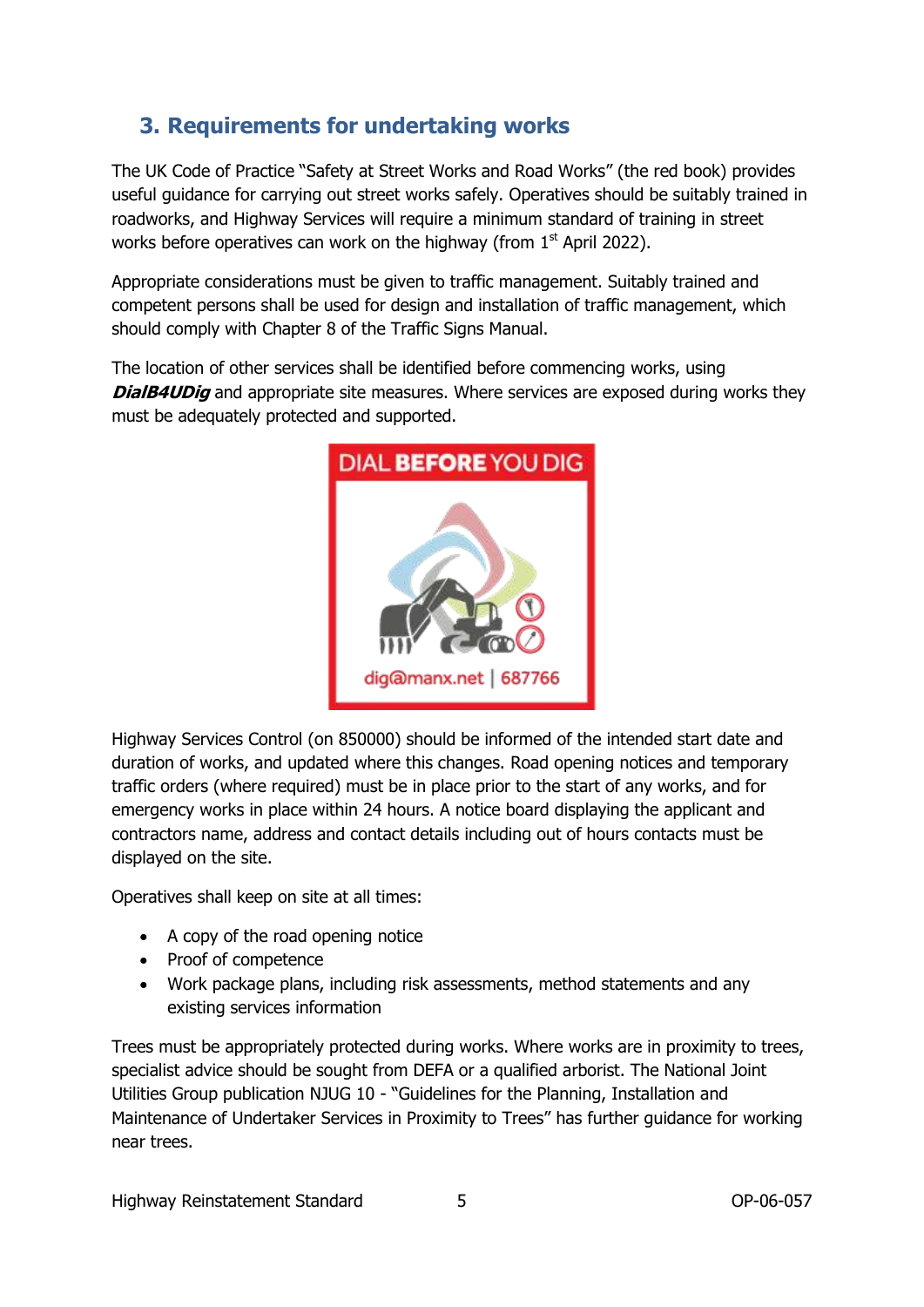### <span id="page-5-0"></span>**4. Reinstatement standards**

The construction and size of reinstatements is critical for maintaining the highway asset. Evolved roads which are not constructed to modern standards can pose a particular challenge, when left undisturbed these will have a long residual life, but when trenched and opened this will often reduce a pavement's lifespan drastically.

#### <span id="page-5-1"></span>**5.1. Excavations**

Regardless of the type of works, asphalt surfaces must be cut out to prevent damage to adjacent surfaces. Where there are modular surfaces such as paving, these must be carefully removed and stored as the same material should be re-laid where possible and in a suitable condition.

Excavated fill constitutes unacceptable material (U2) and shall not be used for fill within trenches.

Where topsoil is to be reused it should be carefully removed and stored separately from other materials, and protected from excessive wetting and drying.

Excavated material shall be removed from site as soon as practicable. Care shall be taken to stop contamination of any surface water drainage systems.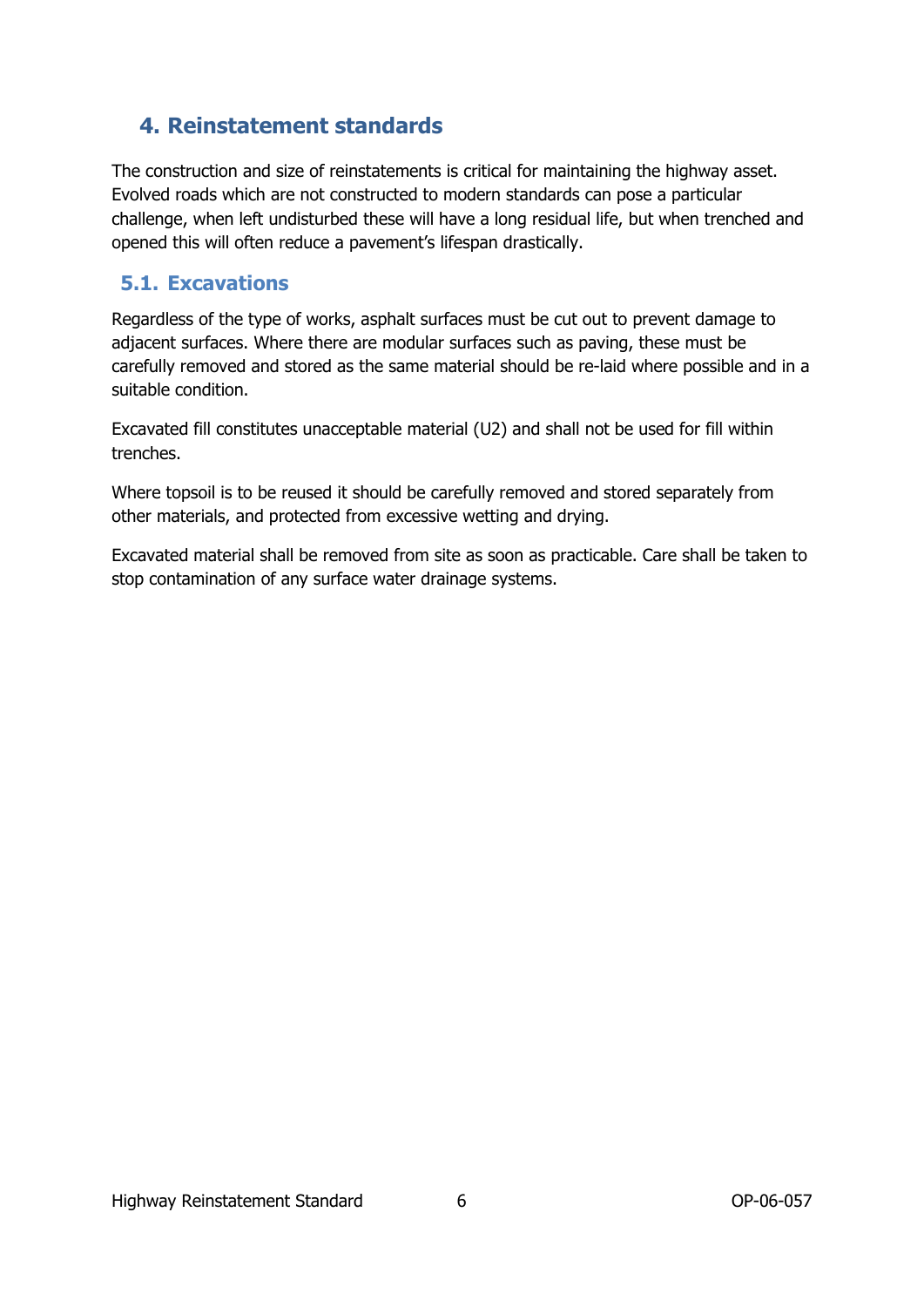#### **Geometry of openings and reinstatements**

#### **Trenching. Where a linear trench is dug to either install, replace or repair buried equipment, or where an excavation is made to undertake works around a particular chamber, gully or similar asset in the surface of road.**

The width of an excavation will be set by the size of the apparatus and surround required, and shall also be a minimum of 30mm larger than the plant to be used for compaction to allow for sufficient working space.



Reinstatement through pavement layer should be stepped to ensure loads are adequately spread through the pavement as shown below.

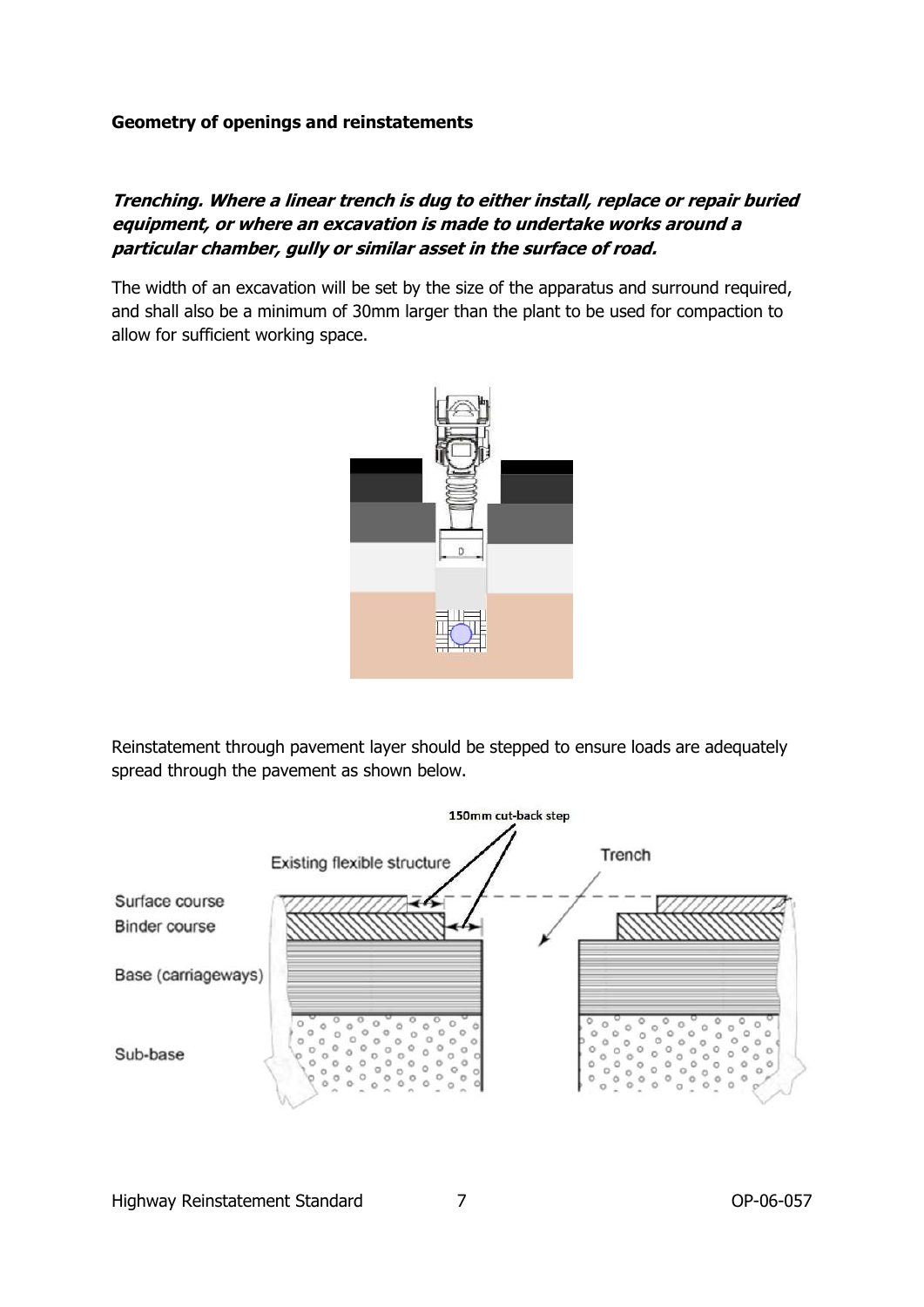#### **Surface course reinstatements**

Where there is disturbance below the pavement depth (trenching, chambers, gullies), surface course reinstatements are required as below:

- Where confined to one lane, full width of the single lane



- Where works exceed the centre line, full carriageway width



- Where works are on a racing course, full carriageway width



- Where works on in the footway, the full footway width



- Where works involve a road crossing, a minimum of 2m width

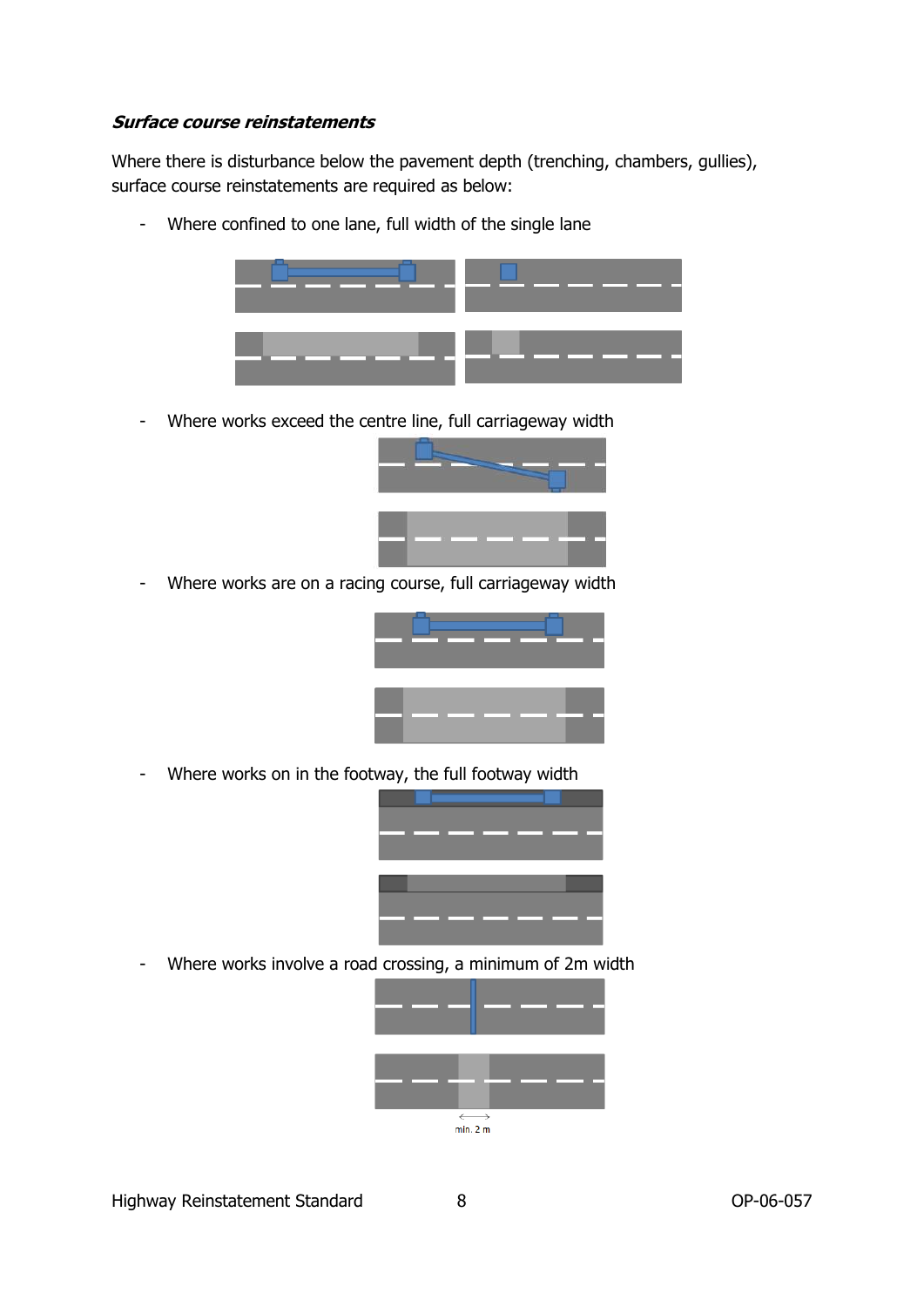Where the existing carriageway surface is unsuitable for full reinstatement, the highway inspector will provide further guidance. Full width or lane carriageway reinstatements should be undertaken using a paver rather than by hand lay, unless otherwise agreed with the highway inspector.

Surfacing requirements are contained in  $-$  "Highway surfacing and patching standard specification", OP-06-058.

**Patching and highway repairs. Where work is undertaken primarily to surface layers to improve the condition of the carriageway or footway.**



Patching is a surface level repair and therefore does not pose the same issues with settlement. The size of patches will depend on the nature of the defect found. Patches should be kept reasonably rectangular and with straight edges.

However, care should be taken to not compromise the integrity of adjacent surfaces by cutting square edges. Where the existing surface will be less than 200mm in width the patch should be extended to the edge.

Machine laid surfaces provide better longevity and performance than hand laid surfaces, and therefore larger patches where it is feasible for a paver should be machine laid unless site constraints make this impractical.

Patching requirements are contained in – "Highway surfacing and patching standard specification", OP-06-058.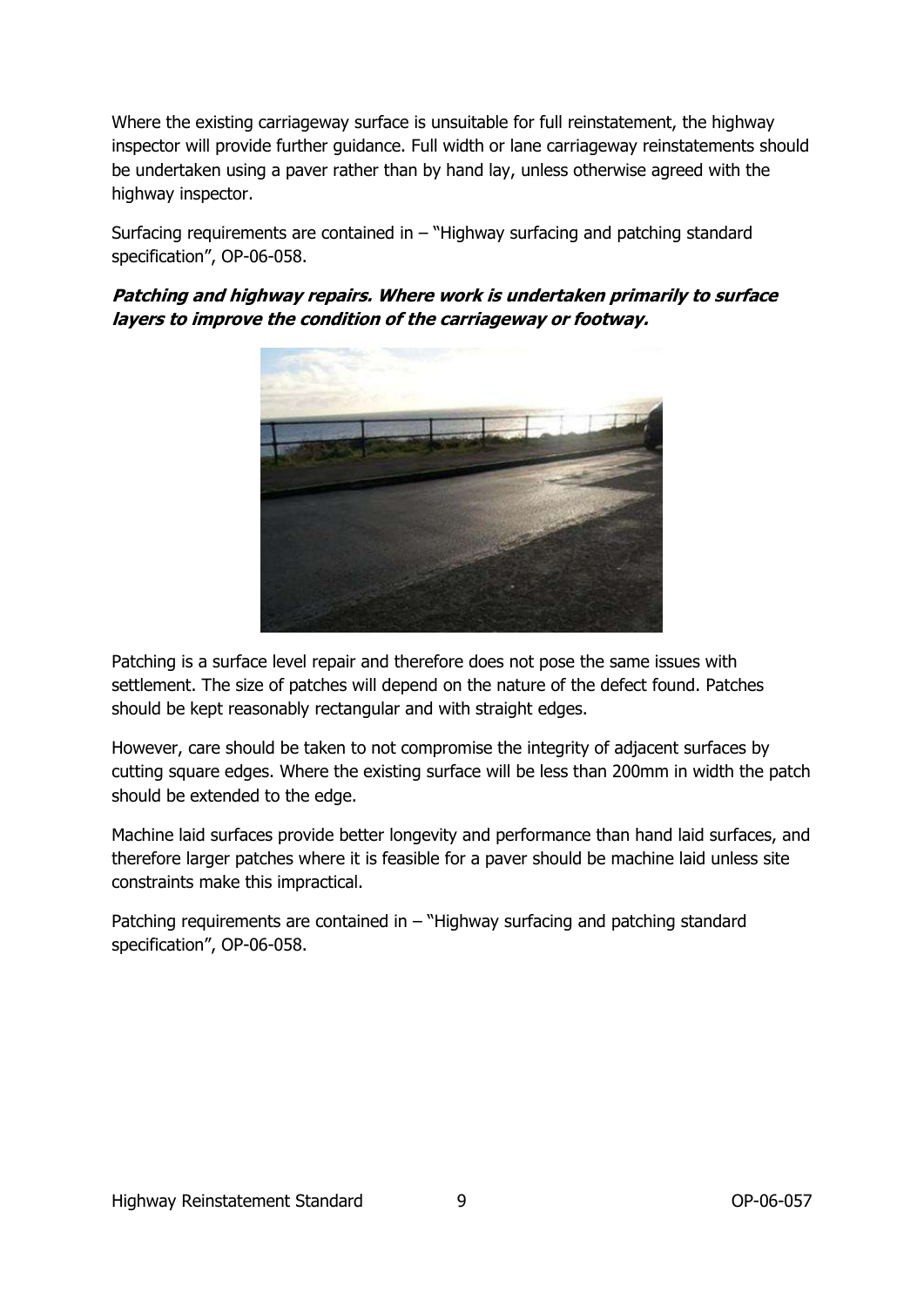#### **Manholes, chambers and other ironwork**

Edges for manholes should be saw cut. Chamber construction and bedding shall be in accordance with standard details or manufacturer guidance.

Haunching shall use non-shrink concrete such as QC10 or equivalent HAPAS approved product. This shall be installed in accordance with manufacturer guidance, and hot tar used for the asphalt reinstatement.

| <b>Brickwork</b>                                           | <b>Bedding Mortar</b>                                                                                            | <b>Backfill</b>                                                                               | <b>Edge Sealant</b>                                                                   | <b>Surfacing</b>                                                                                     | <b>Ironwork</b>                                                | <b>Suggested</b><br><b>Ancillaries</b>   |
|------------------------------------------------------------|------------------------------------------------------------------------------------------------------------------|-----------------------------------------------------------------------------------------------|---------------------------------------------------------------------------------------|------------------------------------------------------------------------------------------------------|----------------------------------------------------------------|------------------------------------------|
| <b>MCHW Series</b><br>2400 Clause<br>2406.3 Table<br>24/2. | <b>HA 104</b><br>Compliant<br><b>HAPAS</b> (or<br>similar third<br>party) Approved                               | <b>HAPAS</b><br>approved rapid<br>set concrete<br>10mm, gaining<br>20N/mm <sup>2</sup> within | Prior to all<br>surfacing works<br>an appropriate<br>tack/bond coat<br>must be used - | <b>Bituminous</b><br>Mixtures with a<br>CE mark to BS<br><b>EN 13108 parts</b><br>$1, 2, 4, 5$ and 6 | Group 4 D400<br>third party<br>approved to BS<br><b>EN 124</b> | <b>HAPAS</b><br>Approved Over<br>banding |
| Interlocking<br>mono-polymer<br><b>bricks</b>              | by product or as<br>part of a HAPAS<br>approved system<br>Or polymer<br>modified Mastic<br><b>Asphalt System</b> | 90-120 mins<br>Or polymer<br>modified Mastic<br><b>Asphalt System</b>                         | aerosol or<br>emulsion                                                                | or suitable<br>products with<br><b>HAPAS</b><br>certification                                        |                                                                |                                          |



1. Existing ironwork should be cleanly saw cut and broken out, removing all loose material and debris.



3. Haunching using QC10 or similar approved should be installed to 100mm below the surface of carriageway





2. New frame should be bedded and levelled with adjacent surface.



4. Vertical edges should be sprayed prior to hot tar



5. Hot tar should be placed 6. Properly compacted, and P-06-057 subsequently overbanded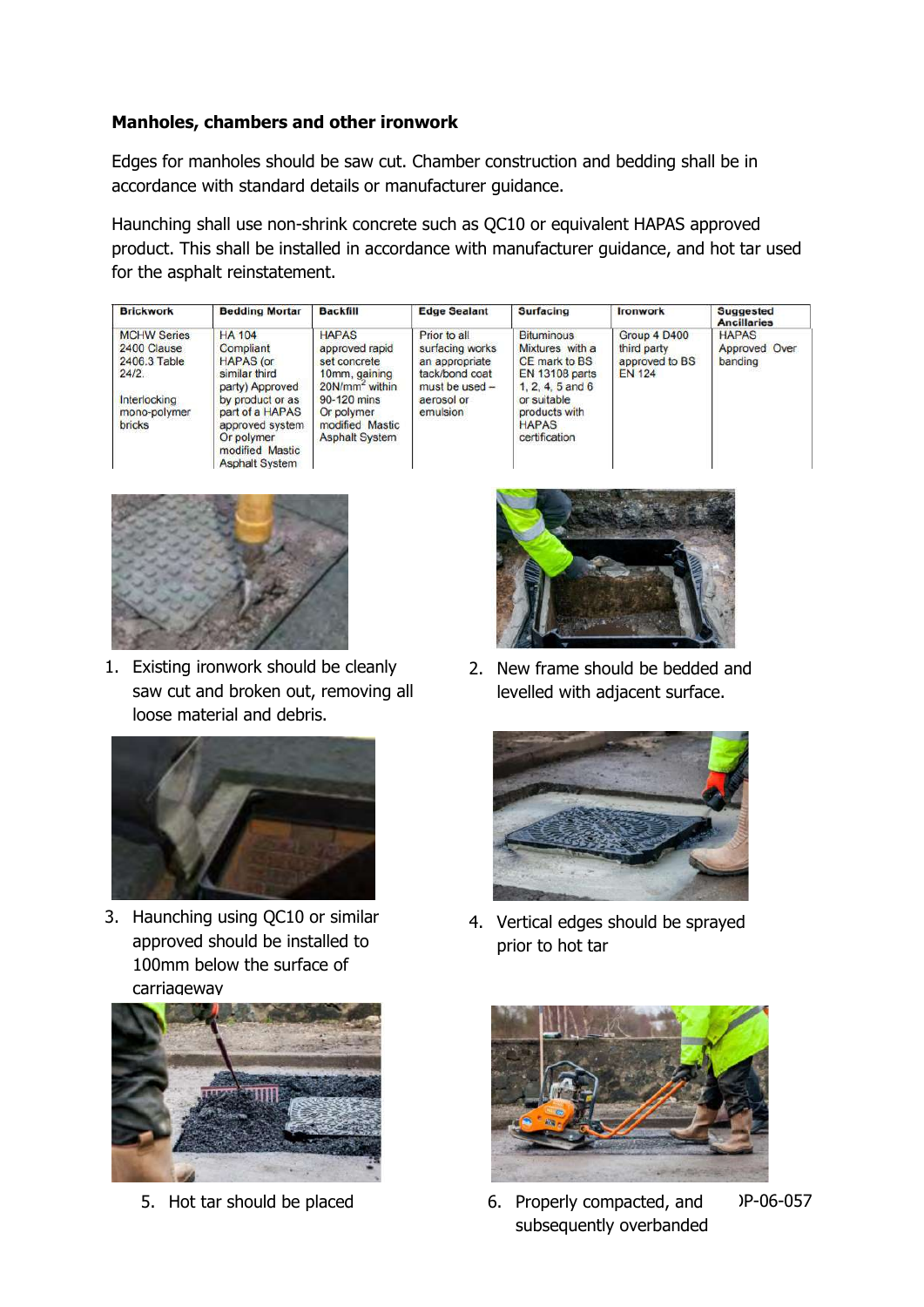#### **Acceptable Materials**

#### **Fill materials**

The HAUC 'Reinstatement of Highway Openings' guidelines shall be used for acceptable materials for bedding, backing and other fill.

#### **Asphalt**

The table below shows the required materials and thicknesses for reinstatements.

<span id="page-10-0"></span>**Table 1 - Construction details for reinstatements**

|                        | Standard<br>flexible asphalt<br>pavement<br>carriageway                                                 | Standard<br>asphalt<br>footway                                  | Rigid or semi<br>rigid pavements<br>(concrete or<br>concrete slabs) | Concrete<br>footways                                                         | <b>Other</b><br>construction                      |
|------------------------|---------------------------------------------------------------------------------------------------------|-----------------------------------------------------------------|---------------------------------------------------------------------|------------------------------------------------------------------------------|---------------------------------------------------|
| Surface<br>layer       | Material - AC10<br>Thickness $-$<br>40 <sub>mm</sub>                                                    | Material $-$<br>AC <sub>6</sub><br><b>Thickness</b><br>$-20$ mm | (To match<br>existing<br>construction)                              | 150mm ST4<br>concrete with<br>bay sizing<br>and crack<br>mesh as<br>required | Seek advice<br>from<br>Highway<br><b>Services</b> |
| <b>Binder</b><br>layer | Material $-$<br><b>AC20</b><br>Thickness-<br>60mm                                                       | Material -<br><b>AC20</b><br><b>Thickness</b><br>$-50$ mm       | (To match<br>existing<br>construction)                              | N/A                                                                          | Seek advice<br>from<br>Highway<br><b>Services</b> |
| <b>Base</b><br>layer   | Material-<br>AC32<br>Thickness $-$ to<br>depth to meet<br>minimum total<br>thickness (see<br>below) $1$ | N/A                                                             | (To match<br>existing<br>construction)                              | N/A                                                                          | Seek advice<br>from<br>Highway<br><b>Services</b> |
| Subbase                | Granular Type<br>1 material<br>Thickness $-$<br>300mm                                                   | Granular<br>Type 1<br>material<br><b>Thickness</b><br>$-150$ mm | (To match<br>existing<br>construction)                              | 150mm<br>subbase                                                             | Seek advice<br>from<br>Highway<br><b>Services</b> |

<sup>1</sup> Total thickness required for flexible asphalt pavements:-

- 250mm for Primary routes
- 200mm for all other routes

A map of Primary routes is available on the Highway Services website and shown in Appendix 1. Where the existing construction is substandard and it may not be possible to provide the construction given in [Table 1,](#page-10-0) agreement should be sought from the highway inspector on acceptable thicknesses.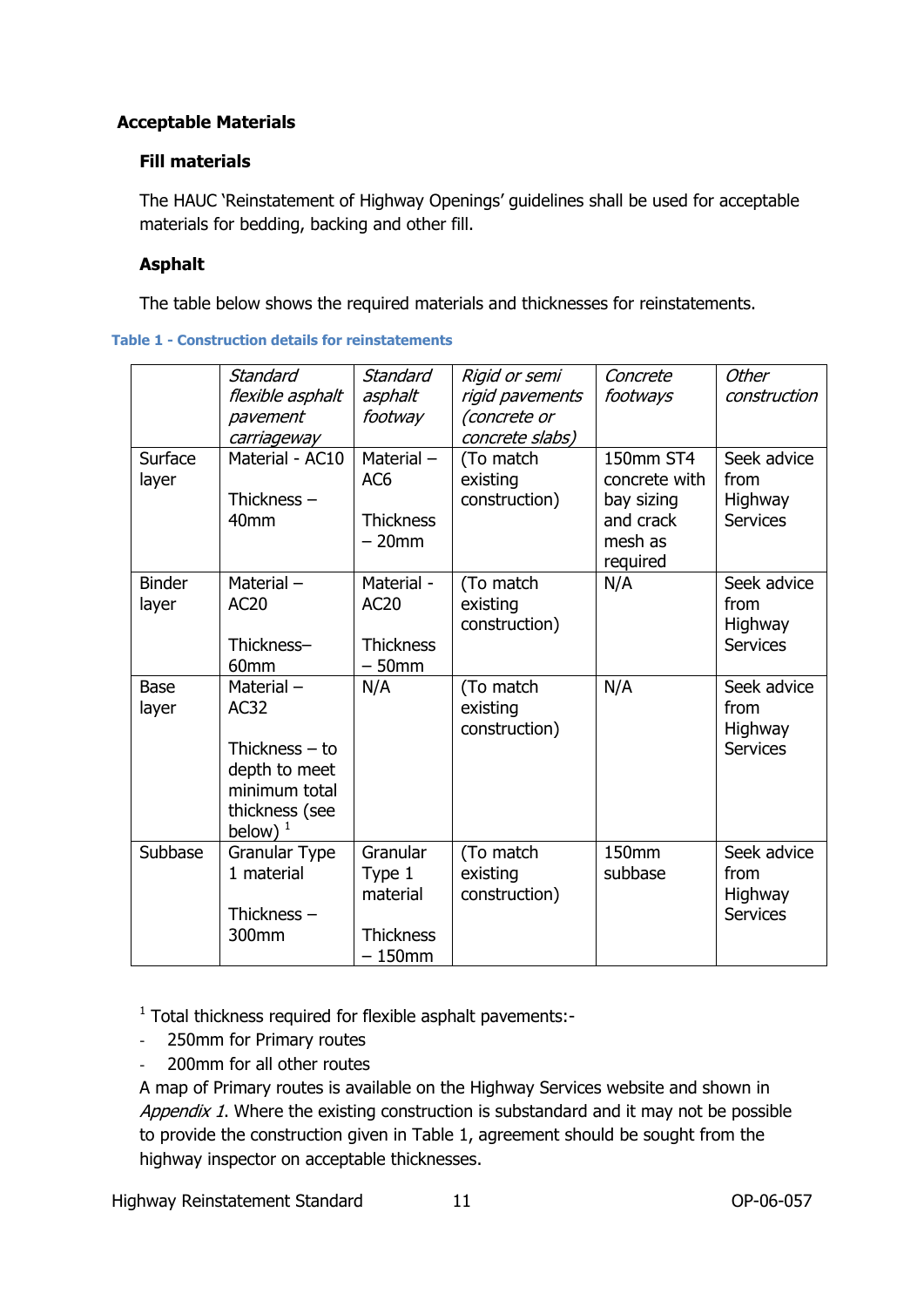Deferred set materials are only acceptable as interim or temporary reinstatements, and shall be replaced with permanent materials as soon as practicable.

Tack coats shall be used between layers to ensure good adhesion. Vertical sides shall be painted with bitumen and overbanding shall be used to seal joints except on road racing circuits.

Concrete should not be shallower than 100mm from the surface for trench reinstatements to in flexible (asphalt) pavements except when agreed in advance with the highway inspector.

Where reinstatements cross road markings or high friction surfaces these shall be reinstated.

#### **Modular surfaces**

Modular surfaces shall be restored to their original standard. Units which cross an area of 150mm from the trench shall be taken up beyond the extent of any trench work.

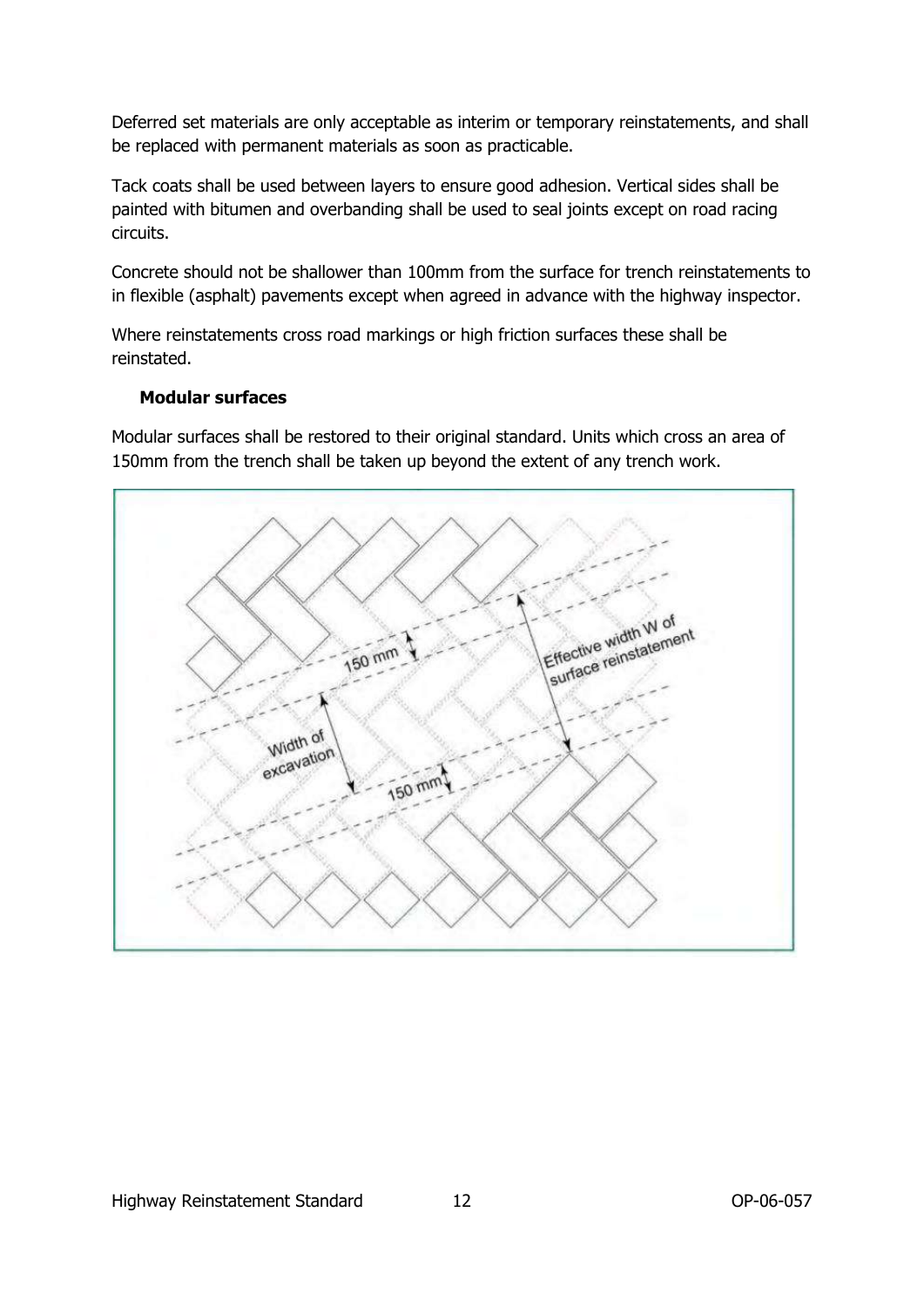Where the modular surfaces are high quality finishes (e.g. Granite or granite composite paving), guidance shall be sought from Highway Services for the construction detail and acceptable jointing and bedding materials.

Locations with high quality finishes include:

- Duke Street, Douglas
- Strand Street, Douglas
- Market Hill, Douglas
- Regent Street, Douglas
- Castle Street, Douglas
- Nelson Street, Douglas
- Howard Street, Douglas
- Granville Street, Douglas
- Senna Slip, Douglas
- Douglas Promenade
- North Quay, Douglas
- Wellington Street, Douglas
- Circular Road, Douglas (Microgaming)
- Bay View Road, Port St Mary
- Laxey Village
- Parliament Street, Ramsey
- Market Place, Ramsey
- East Street, Ramsey
- Market Hill, Ramsey
- Peel Street, Ramsey
- Bourne Place, Ramsey
- Post Office Lane, Ramsey
- Trafalgar Hotel Lane, Ramsey
- Collins Lane, Ramsey
- Market Square, Castletown
- George Lane, Castletown
- Station Road, Port Erin
- Orchard Road, Port Erin
- Market Square, Peel



**Figure 1 - Example of high quality paving where consultation with Highway Services required**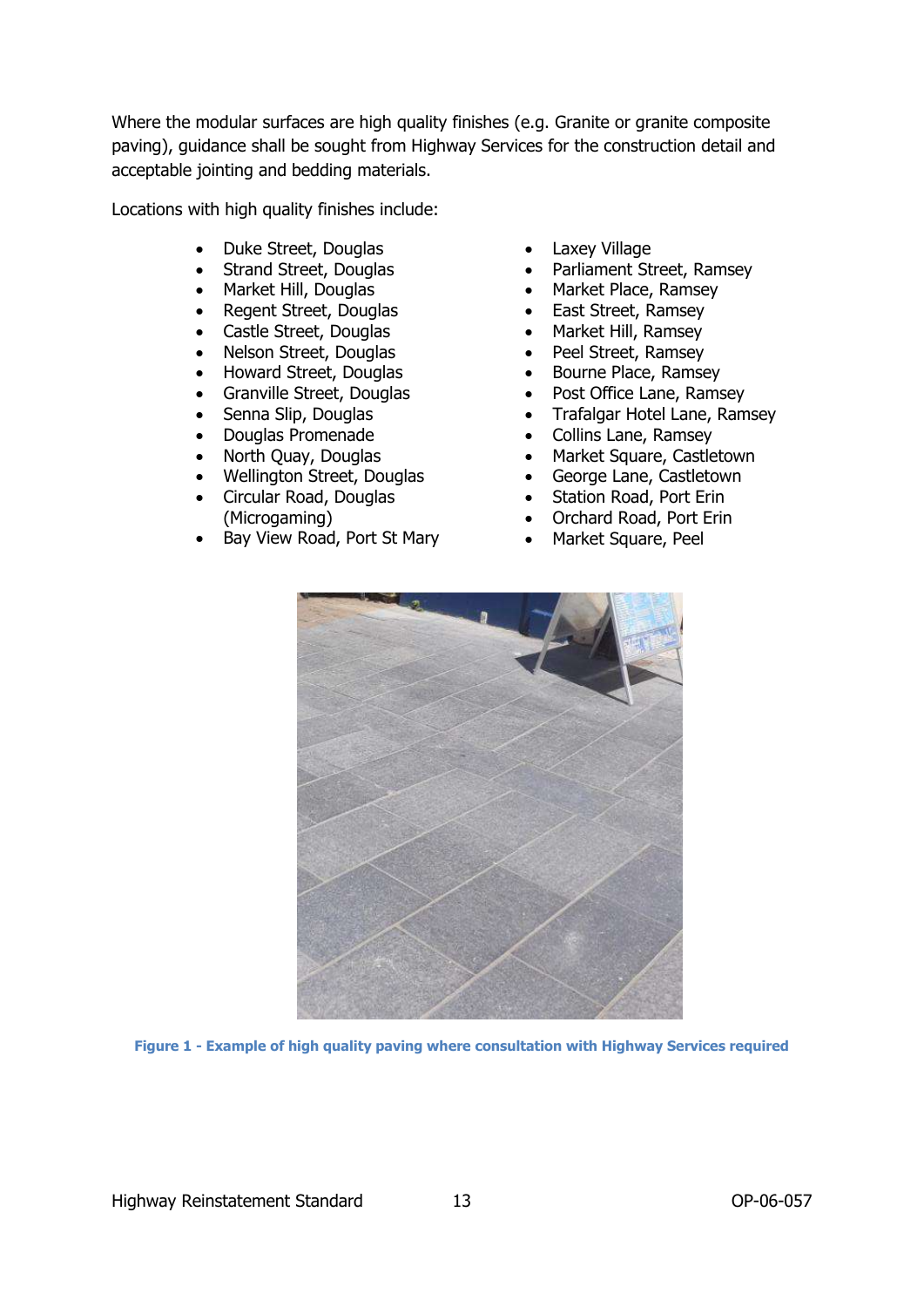## <span id="page-13-0"></span>**5. Reinstatement Quality**

#### **Acceptance Criteria**

The reinstatement of the highway surface will:

- a. Be free of tripping hazards for pedestrians.
- b. Provide an acceptable ride quality for vehicles.
- c. Provide a safe running surface for vehicles, including two wheeled vehicles.
- d. Be free draining with no significant puddles in that no standing water wider than 500mm, or exceeding 1m2 in area shall be present 2 hours after the cessation of rainfall.
- e. Have no significant cracking and crazing.
- f. Overbanding will be at least 3 mm wide, no wider than 40 mm, and be no more than 3 mm thick at the surface (with approved BBA produt).
- g. Be able to take the anticipated traffic loading.
- h. Not induce other failures in the highway surface.
- i. Comply with [Table 2](#page-13-1) in terms of depression or crowning.
- j. Provide a consistent finish (road markings and high friction surface reinstated)

The installation of any cover, frame, ironwork or associated chamber will:

- a. Not induce other failures in the highway surface.
- b. Not constitute a noise nuisance, skid or trip hazard
- c. Comply with [Table 2.](#page-13-1)

| <b>Reinstatement width W</b><br>(mm) | <b>Intervention limit X</b><br>(mm) | <b>Combined defect intervention</b><br>limit (mm) |
|--------------------------------------|-------------------------------------|---------------------------------------------------|
| Up to $400$                          | 10                                  | 10                                                |
| Over 400 to 500                      | 12                                  | 10                                                |
| Over 500 to 600                      | 14                                  | 12                                                |
| Over 600 to 700                      | 17                                  | 14                                                |
| Over 700 to 800                      | 19                                  | 16                                                |
| Over 800 to 900                      | 22                                  | 18                                                |
| Over 900                             | 25                                  | 20                                                |

<span id="page-13-1"></span>**Table 2 - intervention limits following reinstatement works**

#### **Remedial Action and timescales**

Reinstatement works shall be guaranteed for 24 months. Where defects are identified as per the above criteria, notice will be given to the applicant that they are required to correct the defective works. Where these are safety issues correction will be required within 24 hours, other issues require correction within 28 days. Where corrections are not made within sufficient timescales Highway Services may undertake works and re-charge the applicant.

Highway Reinstatement Standard 14 OP-06-057 Following corrective works, the guarantee period will extend for a further 24 months.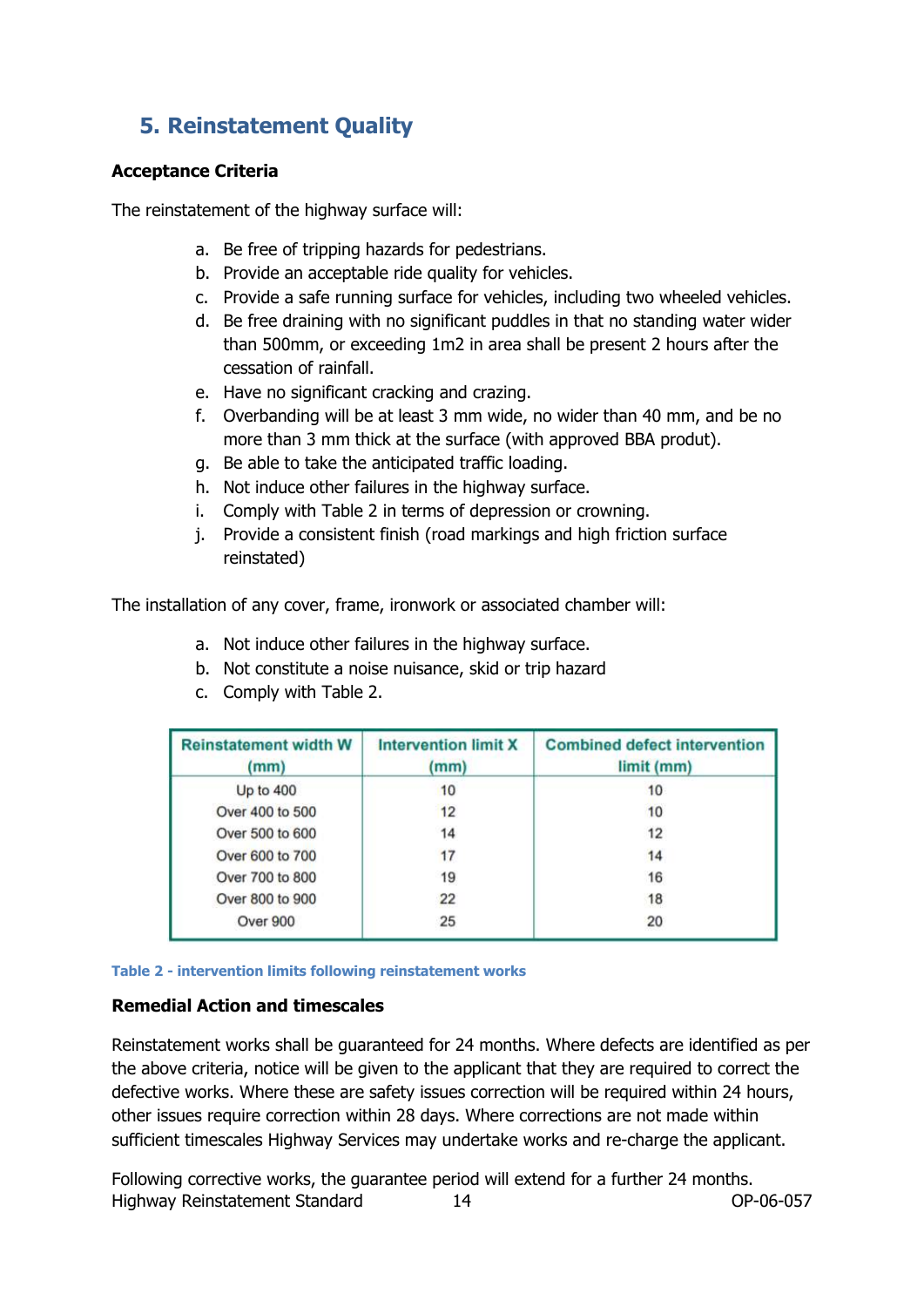### <span id="page-14-0"></span>**6. Monitoring and compliance**

Reinstatements works are a key factor in the future performance of pavements and Highway Services will take steps to ensure the requirements in this document are followed.

Our highway inspectors may inspect and witness works as deemed necessary, and we reserve the right to open reinstatements and undertake testing works to ensure appropriate materials, depths and compaction have been undertaken as part of reinstatement works.

Where there is evidence of non-compliance applicants will be required to undertake remedial works to rectify issues at their own cost.

Highway Services will monitor quality of reinstatements and where trends are identified these will be raised through channels such as the Joint Utilities Group. Applicants and contractors will be expected to undertake appropriate steps to improve the quality of their work and risk refusal of future applications where this is not seen.